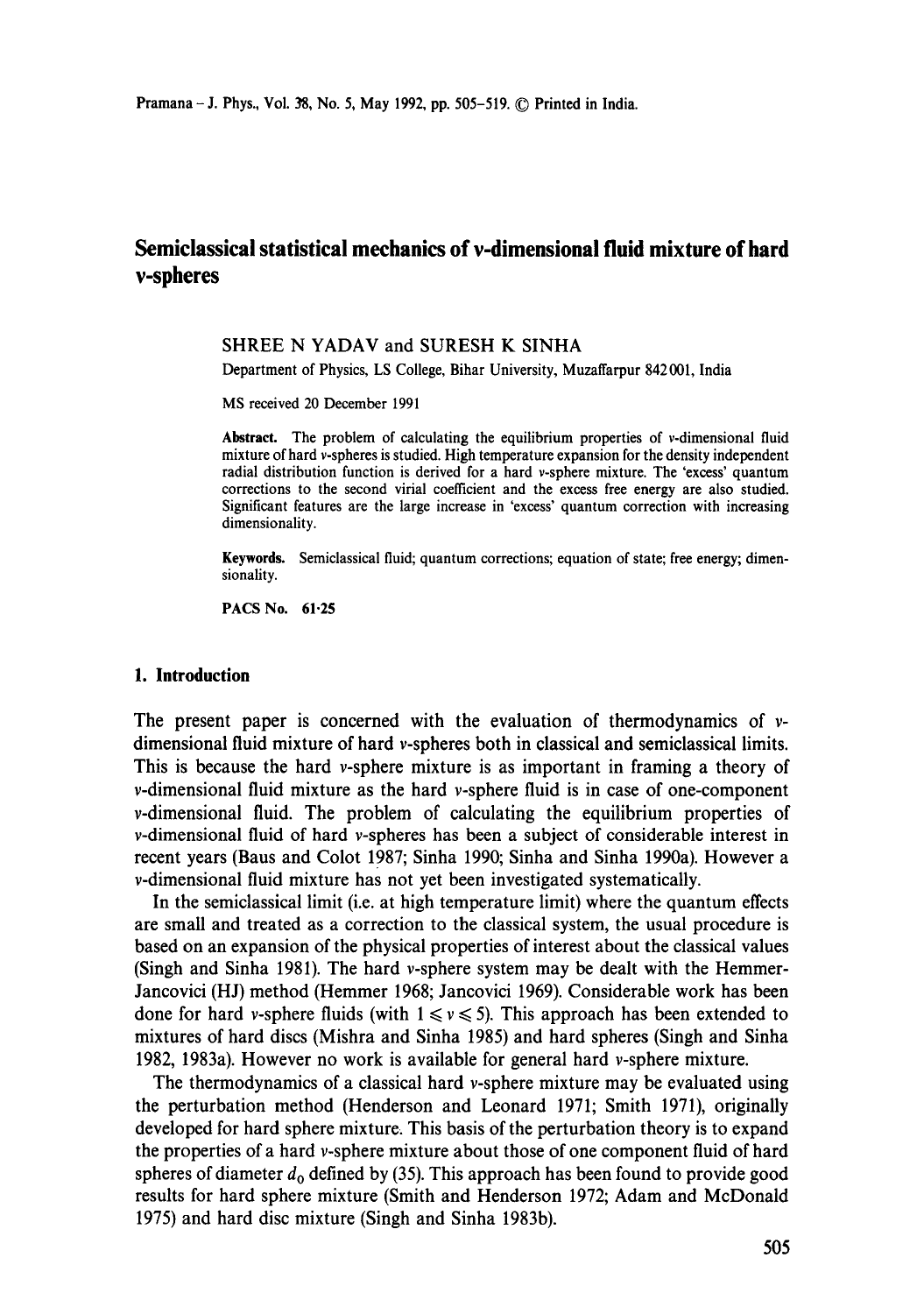The purpose of the present investigation is to derive unifined expressions for the thermodynamics and quantum corrections for the v-dimensional fluid mixture of hard v-spheres.

In  $\S$ 2, we describe a basic theory for calculating the equilibrium properties of a v-dimensional fluid mixture. Section 3 is devoted to derive expressions for the density independent radial distribution function and second virial coefficient for the hard v-sphere fluid mixture in the semiclassical limit. Section 4 is concerned with the calculation of the thermodynamic properties of dense hard v-sphere mixture. The thermodynamics of the classical system are discussed in § 5. In § 6, we calculate the quantum corrections to the thermodynamic properties of the fluid mixture. The paper ends with concluding remarks in  $\S$  7. The exchange effect is not considered in the paper.

## **2. Basic theory**

We consider a quantum mechanical v-dimensional mixture, made up of  $N_1$  molecules of species 1,  $N_2$  molecules of species 2, ...,  $N_s$  moleclues of species S, such that the total number of molecules is  $N = \sum_{\alpha=1}^{S} N_{\alpha}$ . The quantity of central importance in constructing the theory of quantum fluid is the Slater sum. For v-dimensional fluid mixture, it may be defined as

$$
W_N(1, 2, ..., N) = \prod_{\alpha=1}^S [N_{\alpha}! \lambda_{\alpha}^{vN_{\alpha}}] \sum_{x} \psi_x^*(1, ..., N) \exp[-\beta \hat{H}_N] \psi_x(1, ..., N), (1)
$$

where

$$
\lambda_a = (2\pi\hbar^2 \beta/m_a)^{1/2}
$$

is the thermal wavelength of species  $\alpha$ ,  $\beta = (kT)^{-1}$  and  $\hat{H}_N$  is the Hamiltonion of the system

$$
\hat{H}_N = -\frac{\hbar^2}{2} \sum_{\alpha=1}^S \frac{1}{m_\alpha} \sum_{i=1}^{N_\alpha} \nabla_i^2 + \sum_{\alpha,\gamma} \sum_{i < j} u_{\alpha\gamma}(i,j). \tag{2}
$$

Here  $u_{\alpha\nu}(i,j)$  is the pair potential between the particle i of species  $\alpha$  and particle j of species  $\gamma$ .

In the semiclassical limit (i.e. at high temperature), the Slater sum can be written as (Hemmer 1968; Jancovici 1969; Sinha 1990)

$$
W_N = W_N^c W_N^m, \tag{3}
$$

where

$$
W_N^c(1,2,\ldots,N) = \exp\bigg[-\beta \sum_{\alpha,\gamma} \sum_{i < j} u_{\alpha\gamma}(i,j)\bigg] \tag{4}
$$

is the Boltzmann factor and  $W_N^m$  is a function which measures the deviations from classical behaviour. In the case of v-dimensional (one-component) fluid,  $W_N^m$  is expressed in terms of 'modified' Ursell functions  $U_l^m$  (Sinha 1990). In an analogous way, we can express  $W_N^m$  of a v-dimensional fluid mixture in terms of  $U_{\alpha,\gamma}^m$ ....  $\delta$ . Thus

$$
W_N^m(1,2,\ldots,N)=1+\sum_{\alpha,\gamma}\sum_{i (5)
$$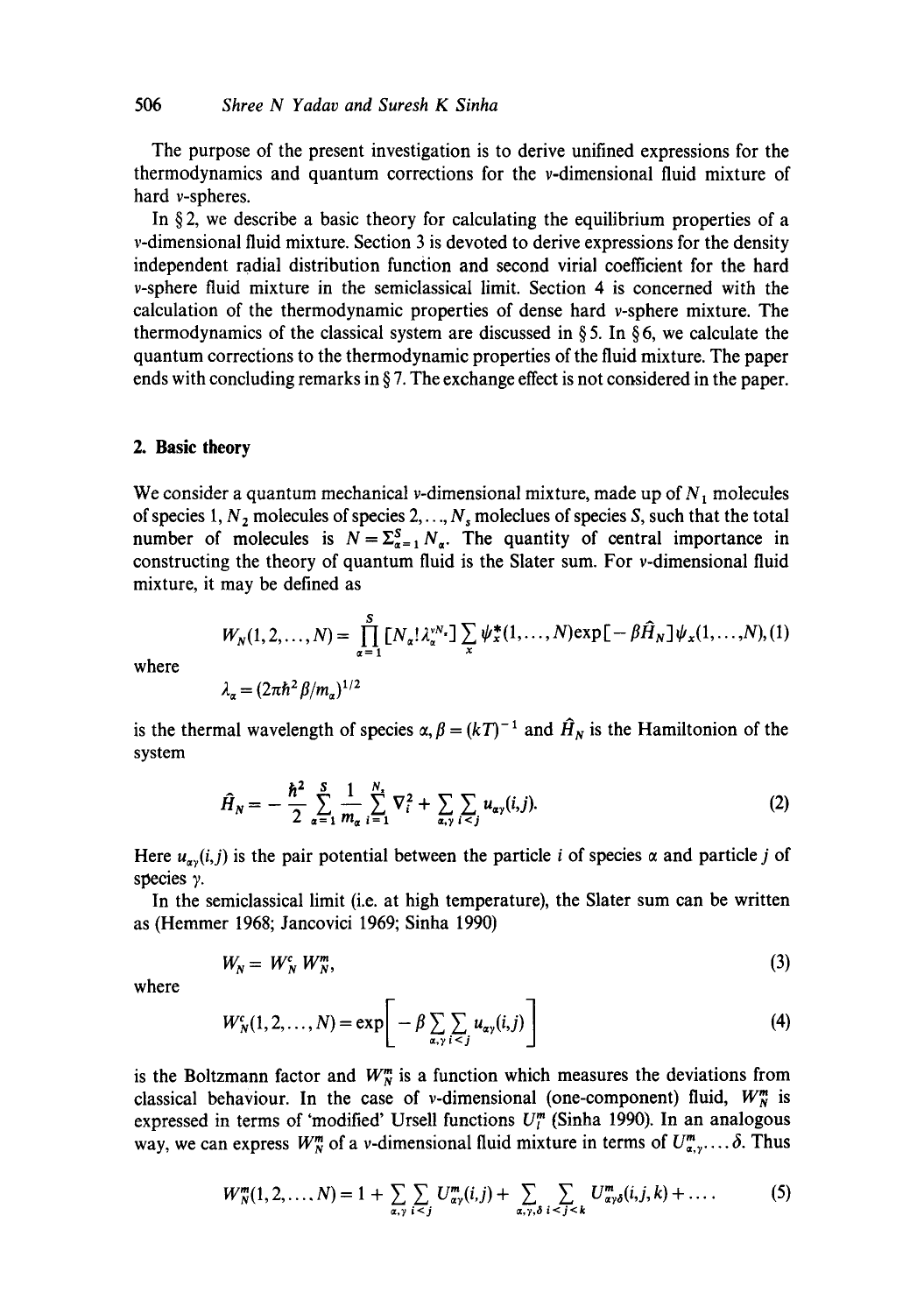The  $U_{\alpha\gamma,\dots,\delta}^m(1,2,\dots,l)$  appearing in (5) can, in principle, be found from the solution of the quantum mechanical *l*-body problem. Unfortunately the actual solution in general is not possible. Recently Sinha (1990) solved two-body problem to obtain  $U_2^m$ for a hard v-sphere system. Its extension for the hard v-sphere mixture is straightforward and evaluated in the next section.

In quantum statistical mechanics, the grand canonical partition function and radial distribution function are defined as

$$
\Xi = \sum_{\{N_s\}} \left( \prod_j \frac{z_j^{N_j}}{N_j!} \right) \int \dots \int W_N(1, 2, \dots, N) \prod_{i=1}^N d\bar{r}_i \tag{6}
$$

and

$$
\rho_{\alpha}\rho_{\gamma}g_{\alpha\gamma}(1,2) = \Xi^{-1}\sum_{N_j=\delta_{ij}+\delta_{ij}}\left[\prod_j \frac{z_j^{N_j}}{(N_j-\delta_{\alpha j}-\delta_{\gamma j})!}\right]
$$

$$
\times \int \dots \int W_N(1,2,\dots,N)\prod_{i=3}^N d\bar{r}_i,
$$
(7)

where

$$
z_j = \lambda_j^{-\nu} \exp[\beta \mu_j]
$$
 (8)

is the fugacity of species j and  $\mu_j$  is the chemical potential.

Substituting (3) and (5) in (6) and (7) we obtain expressions for free energy and radial distribution function (RDF) for the v-dimensional fluid mixture. Thus the results are

$$
\frac{\beta A}{N} = \frac{\beta A^c}{N} - \frac{1}{2} \rho \sum_{\alpha, y} x_{\alpha} x_{y} \int U_{\alpha y}^{m}(1, 2) g_{\alpha y}^{c}(1, 2) d\bar{r}_{2} \n- \frac{1}{6} \rho^2 \sum_{\alpha, y, \delta, \zeta} x_{\alpha} x_{y} x_{\delta} \int U_{\alpha y}^{m}(1, 2, 3) g_{\alpha y \delta}^{c}(1, 2, 3) d\bar{r}_{2} d\bar{r}_{3} \n- \frac{1}{8} \rho^3 \sum_{\alpha, y, \delta, \zeta} x_{\alpha} x_{\alpha} x_{\delta} x_{\zeta} \int U_{\alpha y}^{m}(1, 2) U_{\delta \zeta}^{m}(3, 4) \n\times [g_{\alpha y \delta \zeta}^{c}(1, 2, 3, 4) - g_{\alpha y}^{c}(1, 2) g_{\delta \zeta}^{c}(3, 4)] d\bar{r}_{2} d\bar{r}_{3} d\bar{r}_{4} \n+ \frac{\rho}{8 \beta} K^c \sum_{\alpha, y, \delta} x_{\alpha} x_{y} x_{\delta} \left\{ \int U_{\alpha y}^{m}(1, 2) \frac{\partial}{\partial \rho} \rho^2 g_{\alpha y}^{c}(1, 2) d\bar{r}_{2} \right\} \n\times \left\{ \int U_{\alpha \delta}^{m}(3, 4) \frac{\partial}{\partial \rho} [\rho^2 g_{\alpha \delta}^{c}(3, 4)] d\bar{r}_{4} \right\} + O(\lambda_{\alpha y}^{3}),
$$
\n(9)  
\n $g_{\alpha y}(1, 2) = [1 + U_{\alpha y}^{m}(1, 2)] g_{\alpha y}^{c}(1, 2) + \rho \sum_{\delta} x_{\delta} \int [U_{\alpha y \delta}^{m}(1, 2, 3) + U_{\alpha \delta}^{m}(1, 3) \n+ U_{\alpha \delta}^{m}(2, 3)] g_{\alpha y \delta}(1, 2, 3) d\bar{r}_{3} + \frac{1}{2} \rho^2 [1 + U_{\alpha y}^{m}(1, 2)] \n\times \sum_{\delta, \zeta} x_{\delta} x_{\zeta} \int U_{\delta \zeta}^{m}(3,$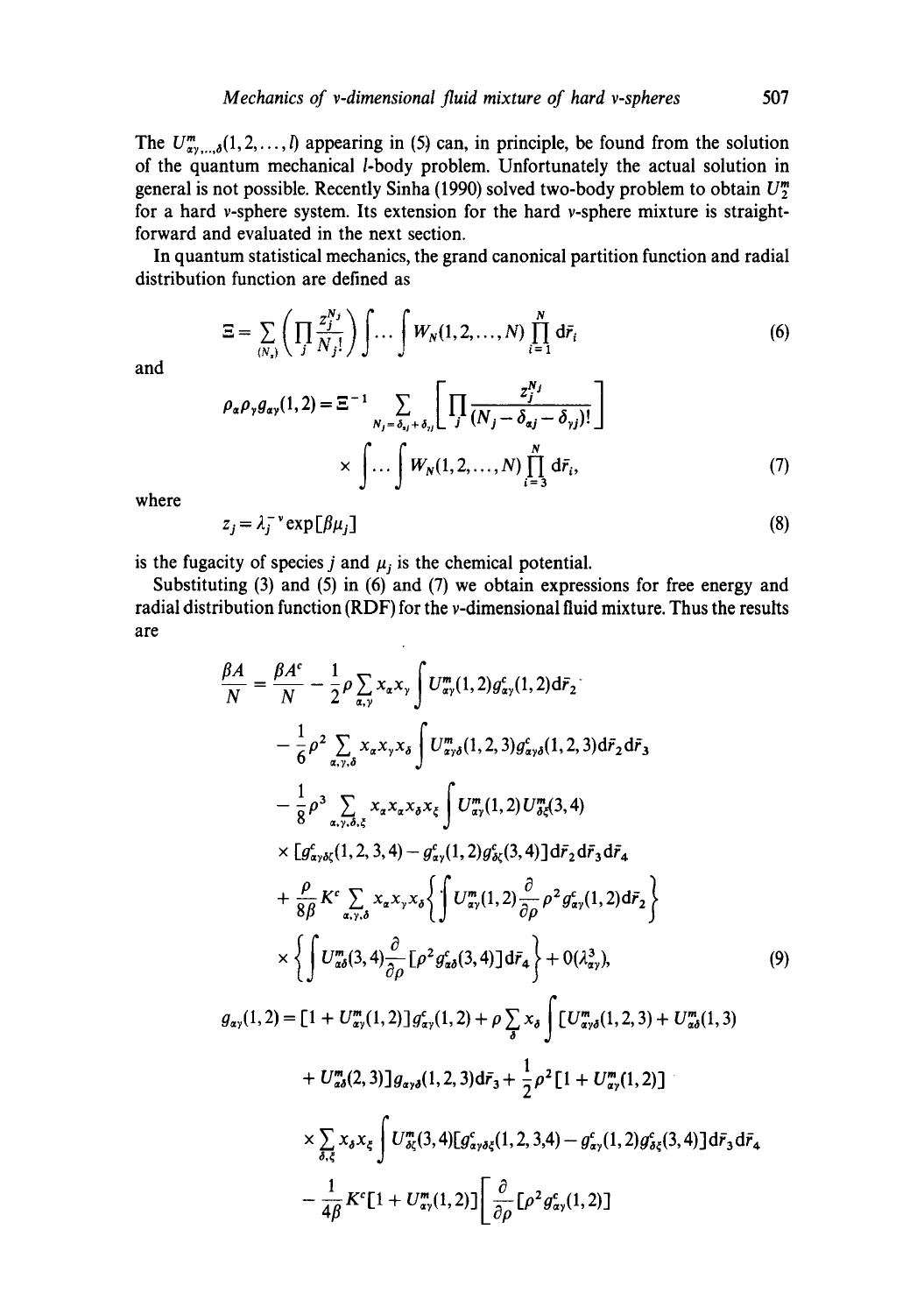508 *Shree N Yadav and Suresh K Sinha* 

$$
\times \left( \sum_{\delta} x_{\delta} \left\{ \int U_{\alpha\delta}^{m}(3,4) \frac{\partial}{\partial \rho} [\rho^{2} g_{\alpha\delta}^{c}(3,4)] d\bar{r}_{4} \right. \right.+ \left. \int U_{\gamma\delta}^{m}(3,4) \frac{\partial}{\partial \rho} [\rho^{2} g_{\gamma\delta}^{c}(3,4)] d\bar{r}_{4} \right\} \right) \Bigg] + O(\lambda_{\alpha\gamma}^{2}), \qquad (10)
$$

where

$$
K^c = \frac{1}{\rho} \left( \frac{\partial \rho}{\partial P^c} \right)_{\beta} \tag{11}
$$

is the isothermal compressibility of the classical fluid mixture and given by the relation (Singh and Sinha 1982)

$$
\frac{\rho K^c}{\beta} = 1 + \rho \sum_{\alpha, \gamma} x_{\alpha} x_{\gamma} \int [g_{\alpha\gamma}^c(r) - 1] d\bar{r}.
$$
\n(12)

 $A^c$  and  $g_{\alpha,\gamma,...,s}^c(1,2,...l)$  are the free energy and *l*-particle distribution function of the classical fluid mixture respectively. Here  $\rho$  is the number density and  $x_q = N_q/N$  is the concentration of the species  $\alpha$ . Equations (9) and (10) are similar in their functional forms to those for three and two-dimensional fluid mixture (Singh and Sinha 1982; Mishra and Sinha 1985).

## **3. Equilibrium properties of dilute hard v-sphere mixture**

We consider a quantum mechanical system of hard v-sphere fluid mixture. For such a system, the pair interaction is given by

$$
u_{\alpha\gamma}(r) = \infty, \qquad r < d_{\alpha\gamma} \tag{13}
$$
\n
$$
= 0, \qquad r > d_{\alpha\gamma}, \tag{13}
$$

where  $d_{\alpha\gamma}$  is the diameter of hard v-sphere of species  $\alpha$  and  $\gamma$  and r denotes the v-dimensional distance. For the unlike interaction,  $d_{12}$  is given by (Adam and McDonald 1975).

$$
d_{12} = \frac{1}{2}(d_{11} + d_{22})(1 + \Delta) = d_{12}^a(1 + \Delta)
$$
 (14a)

with

$$
d_{12}^a = \frac{1}{2}(d_{11} + d_{12}),\tag{14b}
$$

where  $\Delta = 0$  for a binary mixture of additive hard v-spheres whereas  $|\Delta| > 0$  for a non-additive hard v-spheres.

The density independent RDF for a v-dimensional mixture is given by

$$
g_{\alpha\gamma}(r) = 2^{\gamma/2} \lambda_{\alpha\gamma}^{\nu} \langle r | \exp(-\beta \hat{H}_{\text{rel}}) | \bar{r} \rangle, \tag{15}
$$

where  $\hat{H}_{\text{rel}}$  is the relative Hamiltonian of two particles of masses  $m_{\alpha}$  and  $m_{\gamma}$ 

$$
\hat{H}_{\rm rel} = -(\hbar^2/m_{\alpha\gamma})\nabla^2 + u_{\alpha\gamma}(r). \tag{16}
$$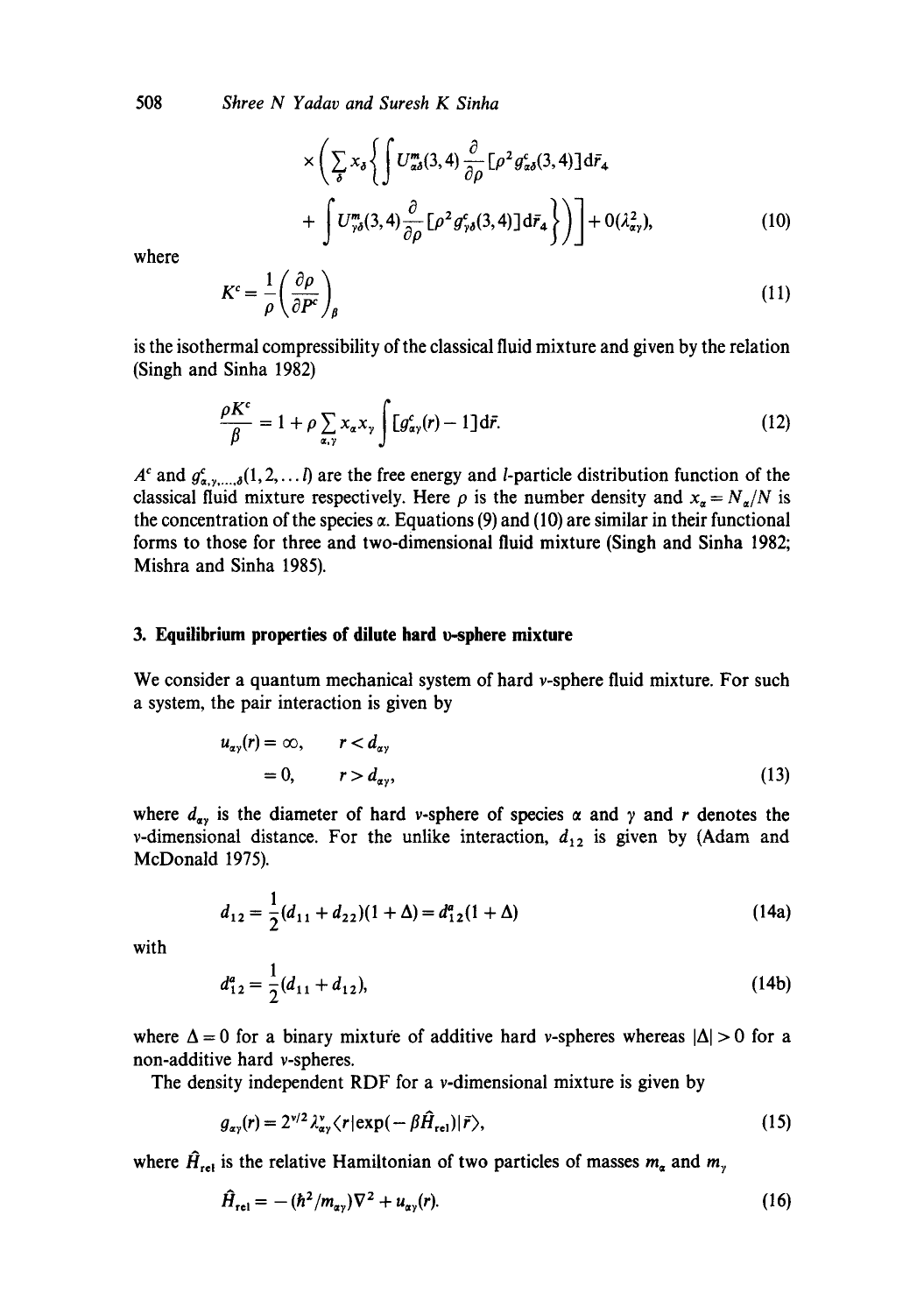Here  $\lambda_{\alpha}$ , is the thermal wavelength of the molecules of species  $\alpha$  and  $\gamma$ , defined as

$$
\lambda_{\alpha\gamma} = (2\pi\hbar^2 \beta/m_{\alpha\gamma})^{1/2},
$$

where  $m_{\alpha\alpha} \equiv m_{\alpha}$  is the mass of the molecule of species  $\alpha$  and  $m_{\alpha\gamma} = 2m_{\alpha\alpha}m_{\gamma\gamma}/(m_{\alpha\alpha} + m_{\gamma\gamma})$ . Thus we have (Singh and Sinha 1982)

$$
\lambda_{\alpha\gamma} = \left[ \left( \lambda_{\alpha\alpha}^2 + \lambda_{\gamma\gamma}^2 \right) / 2 \right]^{1/2} \tag{17}
$$

Equation (15) can be solved to give (Sinha 1990)

$$
g_{\alpha\gamma}(r) = \exp\big[-\beta u_{\alpha\gamma}(r)\big]\big[1 + U_{\alpha\gamma}^m(r)\big],\tag{18}
$$

where

$$
U_{\alpha\gamma}^{m}(r) = \phi_{\alpha\gamma}^{0} + \phi_{\alpha\gamma}^{1} + \phi_{\alpha\gamma}^{2} + \dots \tag{19}
$$

with

$$
\phi_{\alpha\gamma}^0 = -\exp\big[-\xi_{\alpha\gamma}^2\big] \tag{20a}
$$

$$
\phi_{\alpha\gamma}^1 = \frac{(\nu - 1)}{2\sqrt{2}} (\lambda_{\alpha\gamma}/d_{\alpha\gamma}) \xi_{\alpha\gamma}^2 \text{erfc}(\xi_{\alpha\gamma})
$$
\n(20b)

$$
\phi_{\alpha\gamma}^2 = \frac{(v-1)}{24\pi} (\lambda_{\alpha\gamma}/d_{\alpha\gamma})^2 \xi_{\alpha\gamma}^2 [\xi 4(v-2) + (v+1)\xi_{\alpha\gamma}^2] \exp(-\xi_{\alpha\gamma}^2)
$$

$$
-\sqrt{\pi} \xi_{\alpha\gamma} \{6(v-1) + (v+1)\xi_{\alpha\gamma}^2\} \exp(c\xi_{\alpha\gamma})],
$$
(20c)

where

$$
\xi_{\alpha\gamma} = \frac{(2\pi)^{1/2}}{(\lambda_{\alpha\gamma}/d_{\alpha\gamma})} \left[ \left( r/d_{\alpha\gamma} \right) - 1 \right]
$$

and erfc  $(x)$  is the complimentary error function.

The second virial coefficient  $B_2(v)$  for v-dimensional fluid mixture in the semiclassical limit is given by

$$
B_2(v) = -\frac{1}{2} \sum_{\alpha,\gamma} x_{\alpha} x_{\gamma} \int [g_{\alpha\gamma}(r) - 1] d\bar{r}.
$$
 (21)

Using the relation (Baus and Colot 1987)

$$
\int d\vec{r} f(r) = S_{\nu} \int_{0}^{\infty} dr r^{\nu-1} f(r),
$$

where  $S<sub>v</sub>$  is the surface area of the unit sphere, in (21), we get

$$
B_2(v) = B_2^c(v) + B_2^{ac}(v),\tag{22}
$$

where  $B_2^c(v)$  and  $B_2^{ac}(v)$  are, respectively, the classical and quantum correction values of the second virial coefficient. Thus

$$
B_2^c(v) = -\frac{1}{2} S_v \sum_{\alpha, y} x_\alpha x_y \int_0^\infty dr r^{v-1} (\exp[-\beta u_{\alpha y}(r)] - 1)
$$
 (23)

$$
B_2^{\rm cc}(v) = -\frac{1}{2} S_v \prod_{\alpha,\gamma} x_\alpha x_\gamma \int_{d_{\gamma\gamma}}^{\infty} dr r^{\gamma-1} U_{\alpha\gamma}^{\rm m}(r), \tag{24}
$$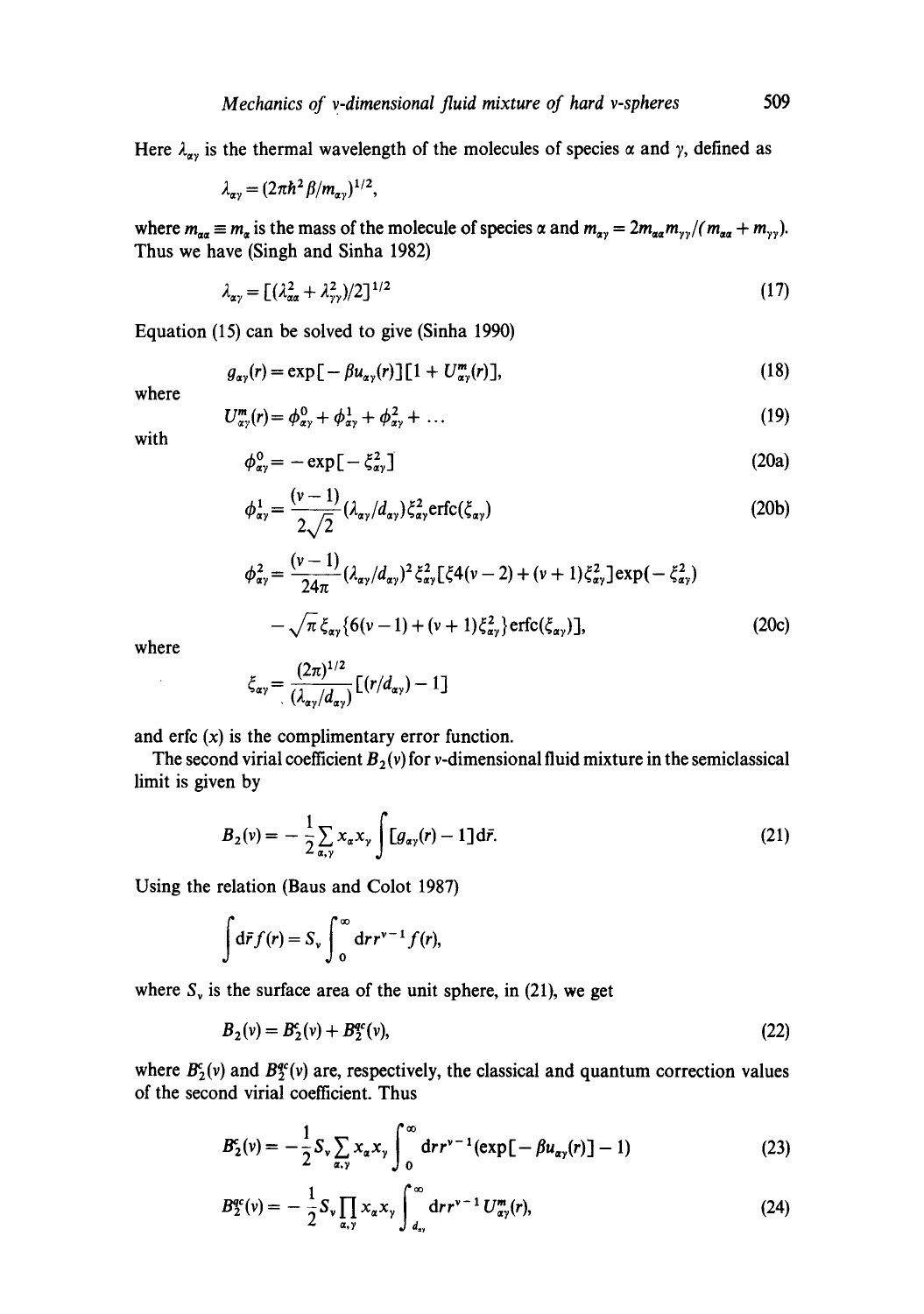where (Baus and Colot 1987)

$$
S_{\nu} = \nu \pi^{\nu/2}/\Gamma(1+\nu/2)
$$

and  $\Gamma(l)$  is the Gamma function.

Substituting (13) and (19) in (23) and (24), we get the following expression for the second virial coefficient for hard v-sphere fluid mixture in the semiclassical limit.

$$
B_2(v) = \frac{\pi^{v/2}}{2\Gamma(1+v/2)} \sum_{\alpha,\gamma} x_\alpha x_\gamma d_{\alpha\gamma}^v \left[ 1 + \frac{v}{2\sqrt{2}} (\lambda_{\alpha\gamma}/d_{\alpha\gamma}) + \frac{v(v-1)}{6\pi} (\lambda_{\alpha\gamma}/d_{\alpha\gamma})^2 + \frac{v(v-1)(7v-17)}{384\sqrt{2}\pi} (\lambda_{\alpha\gamma}/d_{\alpha\gamma})^3 + \dots \right],
$$
 (25)

where the first term is the second virial coefficient for the classical hard v-sphere fluid mixture.

We are interested here to estimate the 'excess' virial coefficient of a binary mixture of hard v-spheres (relative to the pure components) in the semiclassical limit. The 'excess' second virial coefficient of a binary hard v-sphere mixture in the semiclassical limit is obtained from (25) as

$$
\Delta B_2(v) = \frac{\pi^{v/2} d^v}{\Gamma(1 + v/2)} (d_{12}/d)^v x_1 x_2 \left[ 1 + \frac{v}{2\sqrt{2}} E_v(\lambda/d) + \frac{v(v-1)}{6\pi} E_v^2(\lambda/d)^2 + \frac{v(v-1)(7v-17)}{384\sqrt{2}\pi} E_v^3(\lambda/d)^3 + \dots \right],
$$
 (26)

where

$$
d^{\nu} = x_1 d_{11}^{\nu} + x_2 d_{22}^{\nu}, \tag{27}
$$

$$
d^{\nu-1}\lambda = x_1 d_{11}^{\nu-1}\lambda_{11} + x_2 d_{22}^{\nu-1}\lambda_{22}
$$
 (28)

and

$$
E_{\nu}(\lambda/d) = \lambda_{12}/d_{12}.
$$
\n(29)

The first term in (26) is the classical value. From (27) and (28), we have

$$
(\lambda/d) = \left[ \frac{x_1 + x_2 R^{\nu - 1} (m_{11}/m_{22})^{1/2}}{x_1 + x_2 R^{\nu}} \right] (\lambda_{11}/d_{11}).
$$
 (30)

From (29)  $E_v$  is given by

$$
E_{\nu} = \sqrt{2} \left[ \frac{(1 + (m_{11}/m_{22}))^{1/2}}{(1 + R)(1 + \Delta)} \right] \left[ \frac{x_1 + x_2 R^{\nu}}{x_1 + x_2 R^{\nu - 1} (m_{11}/m_{22})} \right],
$$
(30a)

where the ratio  $R = d_{22}/d_{11}$ . For simplicity, we may assume that the atomic mass  $m_{\alpha\alpha}$  of hard v-sphere is proportional to  $d^{\nu}_{\alpha\alpha}$ . Then (30a) reduces to

$$
E_{\nu} = \sqrt{2} \left[ \frac{(1 + R^{-\nu})^{1/2}}{(1 + R)(1 + \Delta)} \right] \left[ \frac{x_1 + x_2 R^{\nu}}{x_1 + x_2 R^{(\nu/2)} - 1} \right].
$$
 (31)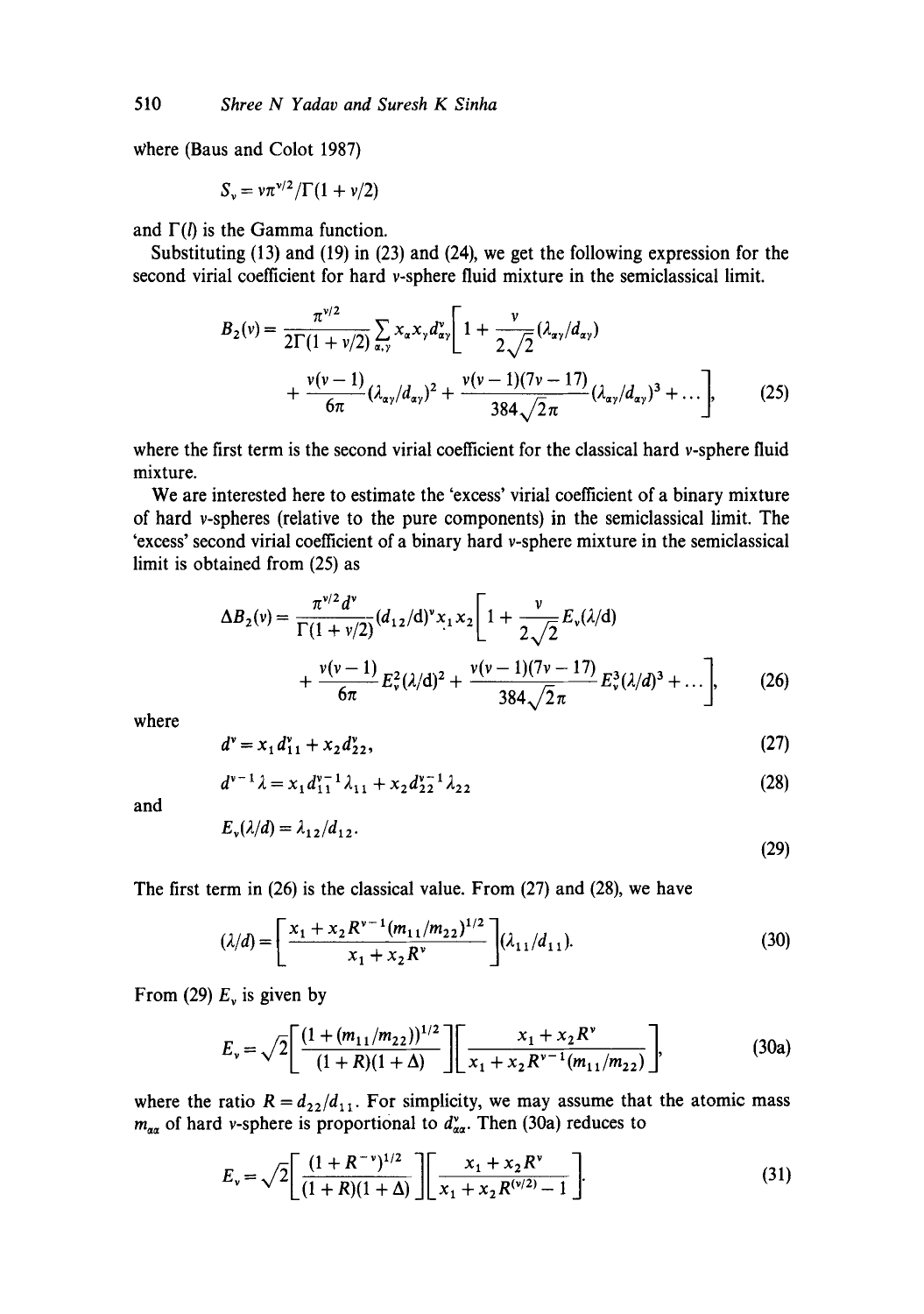Equation (26) is valid for both additive and non-additive hard v-sphere mixture. From this expression it is clear that the 'excess' second virial coefficient depends on  $x_1$  and  $R$  as well as on the dimension  $\nu$ .

Equation (26) is the general expression for the binary mixture of hard v-spheres and reproduces the results for the hard spheres (Singh and Sinha 1982) and hard discs (Mishra and Sinha 1985).

## **4. Thermodynamics of a dense hard o-sphere mixture**

The free energy of a hard v-sphere mixture, correct to the first order quantum correction, is obtained from (9)

$$
\frac{\beta A}{N} = \frac{\beta A^c}{N} - \frac{1}{2} \rho \sum_{\alpha, \gamma} x_{\alpha} x_{\gamma} \int U^m_{\alpha\gamma}(r) g^c_{\alpha\gamma}(r) d\bar{r} + O(\lambda_{\alpha\gamma}^2). \tag{32}
$$

Using (19), it can be evaluated as

$$
\frac{\beta A}{N} = \frac{\beta A^c}{N} + 2^{\nu - 5/2} \nu \sum_{\alpha, \gamma} x_{\alpha} x_{\gamma} \eta_{\alpha \gamma} g_{\alpha \gamma}^c(d_{\alpha \gamma}) (\lambda_{\alpha \gamma}/d_{\alpha \gamma}) + O((\lambda_{\alpha \gamma}/d_{\alpha \gamma})^2), \tag{33}
$$

where

$$
\eta_{\alpha\gamma} = \frac{\pi^{\nu/2}}{2^{\nu}\Gamma(1+\nu/2)} \rho \, d^{\nu}_{\alpha\gamma}.
$$
 (34)

Here  $g_{xy}^c(d_{xy})$  is the classical RDF of the hard v-spheres at contact. This expression can be applied to additive as well as non-additive hard v-sphere mixture.

We extend the van der Waals one (v d WI) fluid theory of mixture (Leland *et al* 1968), originally developed for the hard sphere mixture, to calculate the properties of the classical hard v-sphere mixture. This theory approximates the properties of a mixture by those of a fictitious pure fluid with the diameter  $d_0$  defined as

$$
d_0^{\mathbf{v}} = \sum_{\alpha,\gamma} x_{\alpha} x_{\gamma} d_{\alpha\gamma}^{\mathbf{v}}.
$$
 (35)

In the *v d Wl* theory of mixture, the free energy and pressure of the classical fluid mixture are given by

$$
\frac{\beta A^2}{N} = \frac{\beta A_0^2}{N} + \sum_{\alpha} x_{\alpha} \ln x_{\alpha} + \text{second order term}
$$
 (36)

$$
\frac{\beta P^c}{\rho} = \frac{\beta P_0^c}{\rho} + \text{second order term},\tag{37}
$$

where  $A_0^c$  and  $P_0^c$  are, respectively, the free energy and pressure for pure classical fluid containing  $N$  molecules in volume  $V$  at temperature  $T$ . They will be discussed in the following section.

In the *v d Wl* theory it is assumed that

$$
g_{xy}^c(d_{xy}) = g_0^c(d_0). \tag{38}
$$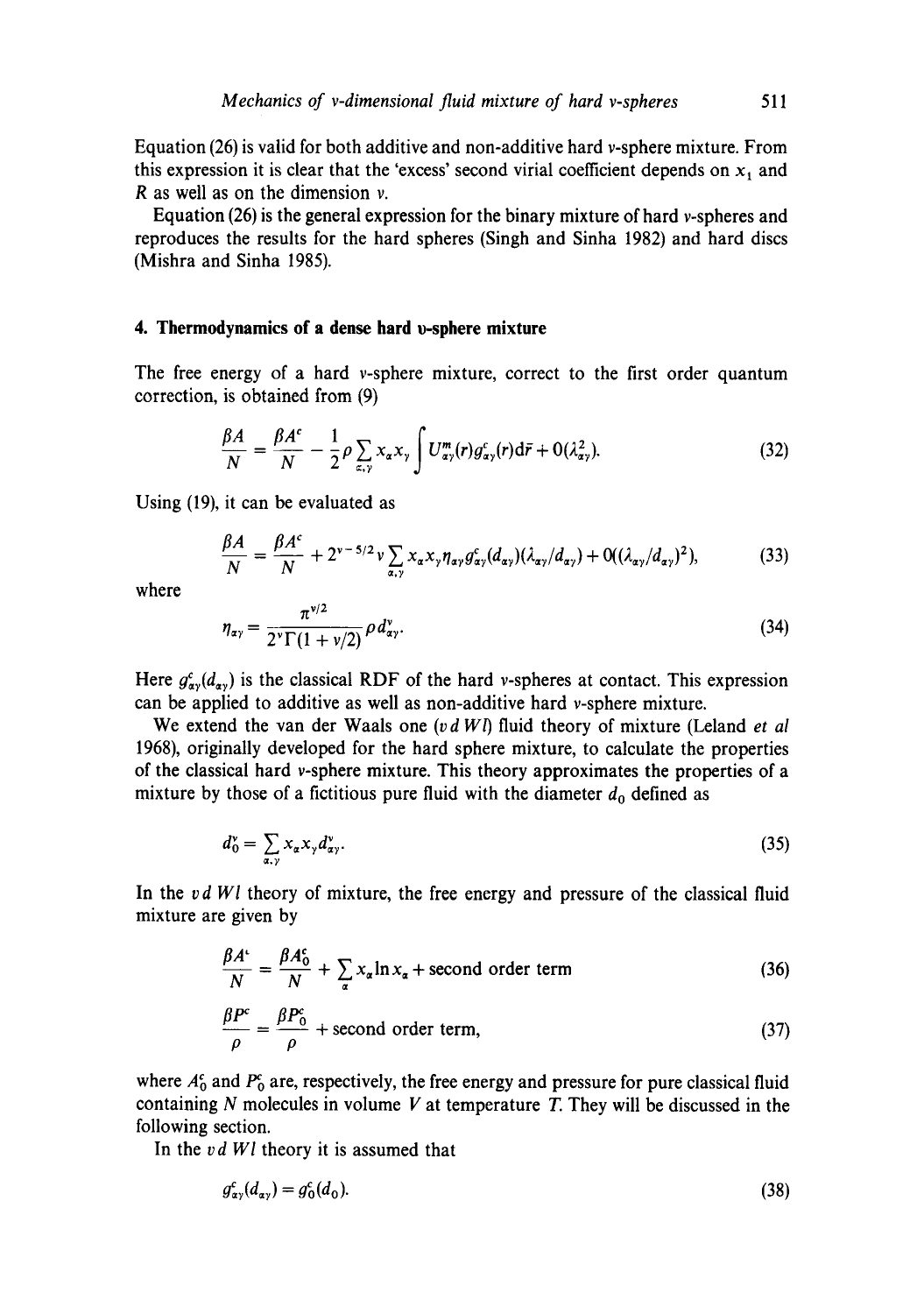Further we assume

$$
d_0^{\nu-1}\lambda_0 = \sum_{\alpha,\gamma} x_\alpha x_\gamma d_{\alpha\gamma}^{\nu-1}\lambda_{\alpha\gamma}
$$
 (39)

for all  $\alpha$  and  $\gamma$ . Then (33) can be written as

$$
\frac{\beta A}{N} = \frac{\beta A^c}{N} + 2^{\nu - 5/2} \nu \eta_0 g_0^c(d_0) (\lambda_0/d_0), \tag{40}
$$

where  $\eta_0$  is the packing fraction given by (Baus and Colot 1987)

$$
\eta_0 = \frac{\pi^{\nu/2}}{2^{\nu} \Gamma(1 + \nu/2)} \rho d_0^{\nu} = \sum_{\alpha, \gamma} x_{\alpha} x_{\gamma} \eta_{\alpha \gamma}.
$$
 (41)

Other thermodynamic properties can be calculated from the expression of the free energy. Thus the equation of state for the hard v-sphere mixture is given by

$$
\frac{\beta P}{\rho} = \frac{\beta P^c}{\rho} + 2^{\nu - 5/2} \nu \eta_0 \left[ g_0^c(d_0) + \rho \frac{\partial g_0^c(d_0)}{\partial \rho} \right] (\lambda_0/d_0). \tag{42}
$$

Equations (40) and (42) involve the classical RDF at the contact, which can be evaluated using the equation of state for the classical hard v-sphere fluid mixture, given by (Sinha 1990)

$$
\frac{\beta P^c}{\rho} = 1 + 2^{\nu - 1} \sum_{\alpha, \gamma} x_{\alpha} x_{\gamma} \eta_{\alpha \gamma} g_{\alpha \gamma}^c(d_{\alpha \gamma}) = 1 + 2^{\nu - 1} \eta_0 g_0^c(d_0).
$$
 (43)

In terms of the following notations

$$
\eta = \frac{\pi^{\nu/2}}{2^{\nu} \Gamma(1 + \nu/2)} \rho d^{\nu} = \frac{\pi^{\nu/2}}{2^{\nu} \Gamma(1 + \nu/2)} \rho^* \tag{44}
$$

and

$$
F = d_0^{\nu - 1} \lambda_0 / d^{\nu - 1} \lambda,\tag{45}
$$

where d and  $\lambda$  are given by (27) and (28), respectively, (40) can be written as

$$
\frac{\beta A}{N} = \frac{\beta A^c}{N} + A_1(\lambda/d) + O((\lambda/d)^2),\tag{46}
$$

where

$$
A_1 = 2^{\nu - 5/2} \nu F \eta g_0^c(d_0). \tag{47}
$$

Similarly (42) can be given by

$$
\frac{\beta P}{\rho} = \frac{\beta P^c}{\rho} + P_I(\lambda/d) + O((\lambda/d))^2
$$
\n(48)

where

$$
P_I = 2^{\nu - 5/2} \nu F \eta \left[ g_0^c(d_0) + \rho \frac{\partial g_0^c(d_0)}{\partial \rho} \right].
$$
 (49)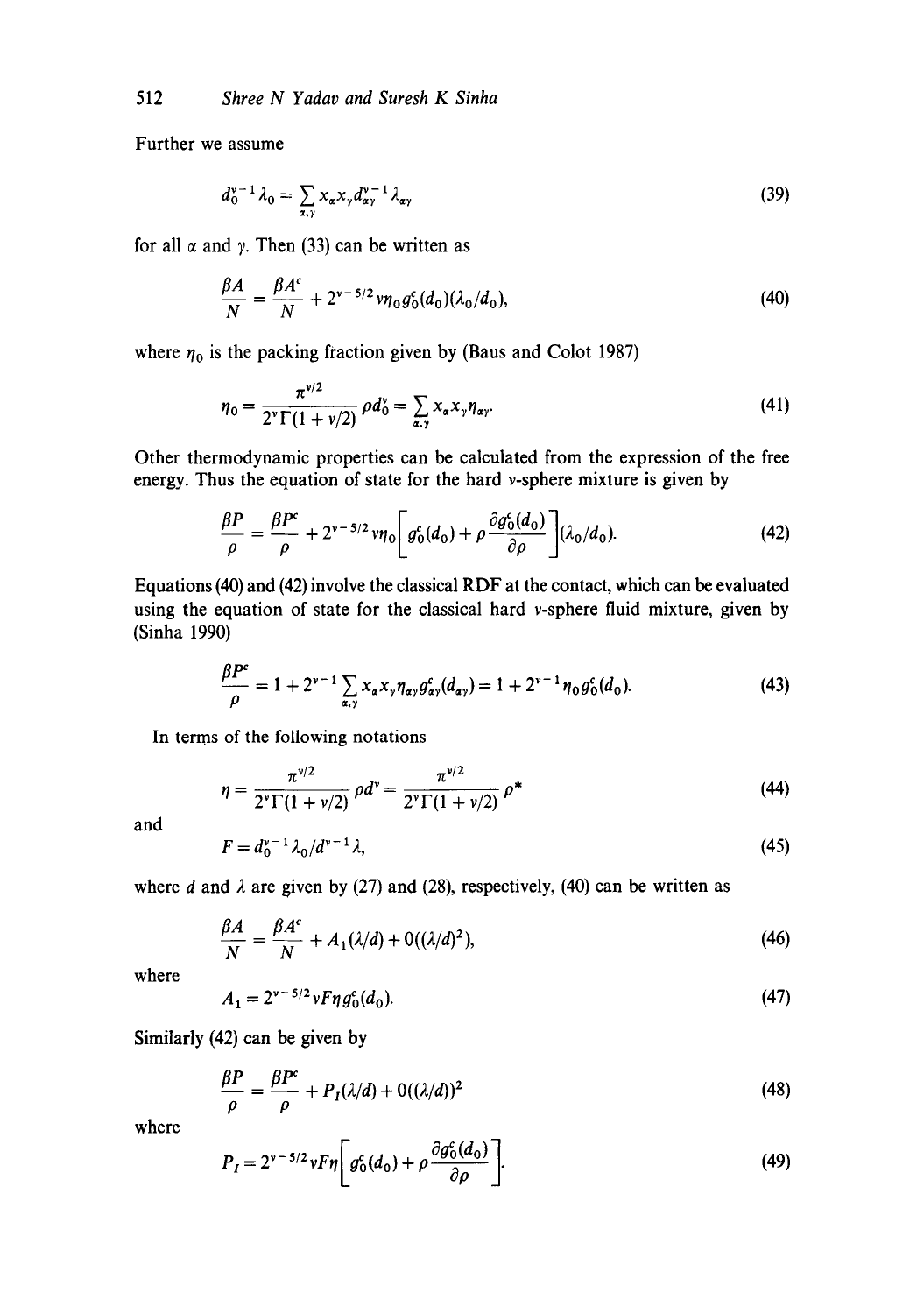In a theory of mixture, usually the 'excess' thermodynamic properties of the system are estimated rather than the absolute values. From (33), the 'excess' free energy for the hard v-sphere mixture is given by

$$
\frac{\beta A_E}{N} = \frac{\beta A_E^c}{N} + A_E^I(\lambda/d) + O((\lambda/d)^2),\tag{50}
$$

where

$$
A_E^I = 2^{\nu - 3/2} v x_1 x_2 \eta_{12} E_{\nu} g_{12}^0(d_{12}).
$$
\n(51)

 $E_y$  is given by (31) and  $g_{12}^c(d_{12})$  can be obtained from (43) as

$$
2^{\nu} x_1 x_2 \eta_{12} \theta_{12}^c (d_{12}) = \frac{\beta P^c}{\rho} - \left[ x_1 \frac{\beta P_1^c}{\rho_1} + x_2 \frac{\beta P_2^c}{\rho_2} \right],
$$
 (52)

where  $P_{\alpha}^c$  is the pressure of species  $\alpha$  at density

$$
\rho_{\alpha}=x_{\alpha}\rho.
$$

# **5. Equilibrium properties of classical hard v-sphere mixture**

For hard v-sphere model having the diameter  $d_0$  given by (4.4),  $P_0^c$  is given by (Baus and Color 1987)

$$
\frac{\beta P_0^c}{\rho} = \left[1 + \sum_n C_n \eta_0^n\right] \left[1 - \eta_0\right]^{-\nu},\tag{53}
$$

where the coefficients  $C_n$  for  $1 \le v \le 5$  are given in table 1.

Using the relation

$$
\frac{\beta A_0^c}{N} = \int_0^{\eta_0} \left( \frac{\beta P_0^c}{\rho} - 1 \right) \frac{d\eta'}{\eta'},\tag{54}
$$

One can calculate the free energy of the system. Sinha and Sinha (1990b) have given explicit expressions of the free energy for  $1 \le v \le 5$ . These equations can be used to calculate the pressure and free energy of a binary mixture of both additive and non-additive hard v-spheres.

| Values of coefficients $C_n$ .<br>Table 1. |  |
|--------------------------------------------|--|
|--------------------------------------------|--|

| $C_n$ |                   |        |            |             |
|-------|-------------------|--------|------------|-------------|
| ν     | $\mathcal{C}_{1}$ | c,     | $C_{3}$    | $c_{\star}$ |
|       | 0                 | 0      | 0          |             |
| 2     | 0                 | 0.1250 | 0          | 0           |
| 3     |                   |        | - 1        | 0           |
| 4     |                   | 6.4057 | $-8.1170$  |             |
| 5     | 11                | 36     | $-74.4380$ | 347.12      |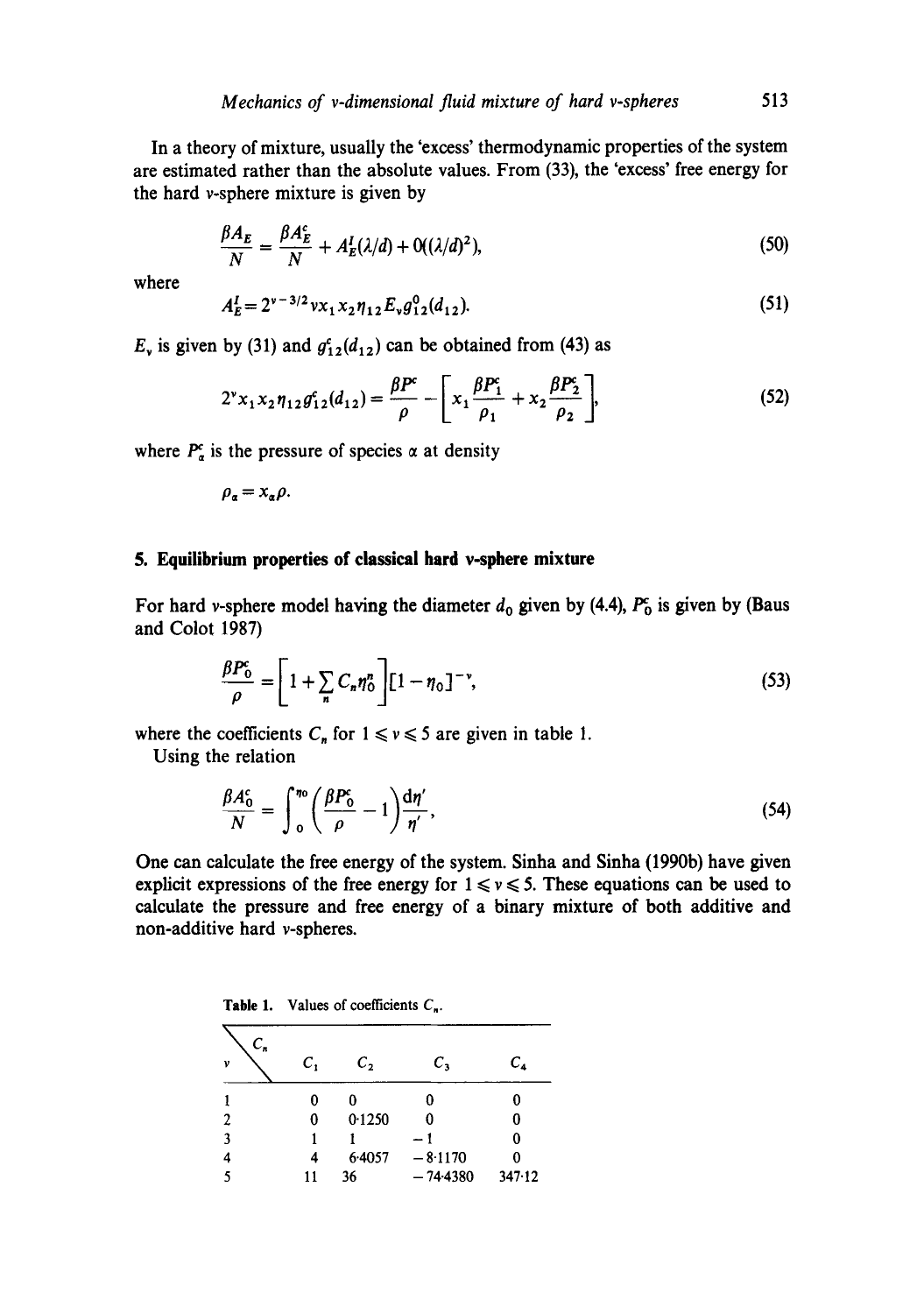# 5.1 *Binary mixture of additive hard v-spheres*

For a binary mixture of additive hard v-sphere,  $\Delta = 0$  in (14a) and  $d_0$  can be expressed as

$$
d_0^{\nu} = d^{\nu} + x_1 x_2 [2^{1-\nu} (d_{11} + d_{22})^{\nu} - (d_{11}^{\nu} + d_{22}^{\nu})], \tag{55}
$$

where  $d$  is given by (27). Then

$$
\eta_0 = \eta + x_1 x_2 \Delta \eta,\tag{55a}
$$

where  $\eta$  is given by (44) and

$$
\Delta \eta = \frac{\pi^{\nu/2}}{2^{\nu} \Gamma(1 + \nu/2)} \rho \left[ 2^{1 - \nu} (d_{11} + d_{22})^{\nu} - (d_{11}^{\nu} + d_{22}^{\nu}) \right]. \tag{56}
$$

Then (53) can be simplified in the form

$$
\frac{\beta P_0^c}{\rho} = \frac{(1 + \Sigma_n C_n \eta^n)}{(1 - \eta)^v} + x_1 x_2 \xi_v \eta \left[ \frac{v + \Sigma_n C_n \{ (v - n) \eta^n + n \eta^{n-1} \}}{(1 - \eta)^{v+1}} \right] + O((x_1 x_2)^2),
$$
\n(57)

where

$$
\xi_{\nu} = \frac{2^{1-\nu}(1+R)^{\nu} - (1+R^{\nu})}{x_1 + x_2 R^{\nu}}.
$$
\n(58)

With the help of (52) and (53),  $g_{12}^c(d_{12})$  for the additive hard v-sphere mixture can be given by

$$
g_{12}^c(d_{12}) = 2^{1-\nu} \left[ \frac{\sum_n nC_n \eta^{n-1}}{(1-\eta)^{\nu}} + \nu \frac{1+\sum_n C_n \eta^n}{(1-\eta)^{\nu+1}} \right] - \frac{1}{\eta} \left[ 1 - \frac{1-\sum_n C_n (n-1) \eta^n}{(1-\eta)^{\nu}} + \nu_n \frac{1+\sum_n C_n \eta^n}{(1-\eta)^{\nu+1}} \right] \mu_{\nu},
$$
(59)

where

$$
\mu_{\nu} = \frac{(x_1 + x_2 R^{2\nu})}{(x_1 + x_2 R^{\nu})(1 + R)^{\nu}}.
$$
\n(60)

# 5.2 *Binary mixture of non-additive hard v-spheres*

For a binary mixture of non-additive hard v-spheres,  $\Delta \neq 0$  in (14a) and  $d_0$  can be written as

$$
d_0^{\nu} = d^{\nu} + x_1 x_2 [2^{1-\nu} (d_{11} + d_{22})^{\nu} - (d_{11}^{\nu} + d_{22}^{\nu})] + 2^{1-\nu} x_1 x_2 [d_{11} + d_{22}]^{\nu} [(1 + \Delta)^{\nu} - 1].
$$
 (61)

Then  $\eta_0$  can be expressed as

$$
\eta_0 = \eta + x_1 x_2 [\Delta \eta + \delta \eta], \tag{62}
$$

where

$$
\delta \eta = 2^{1-\nu} \eta \left[ \frac{(1+2)^{\nu}}{x_1 + x_2 R^{\nu}} \right] [(1+\Delta)^{\nu} - 1]. \tag{63}
$$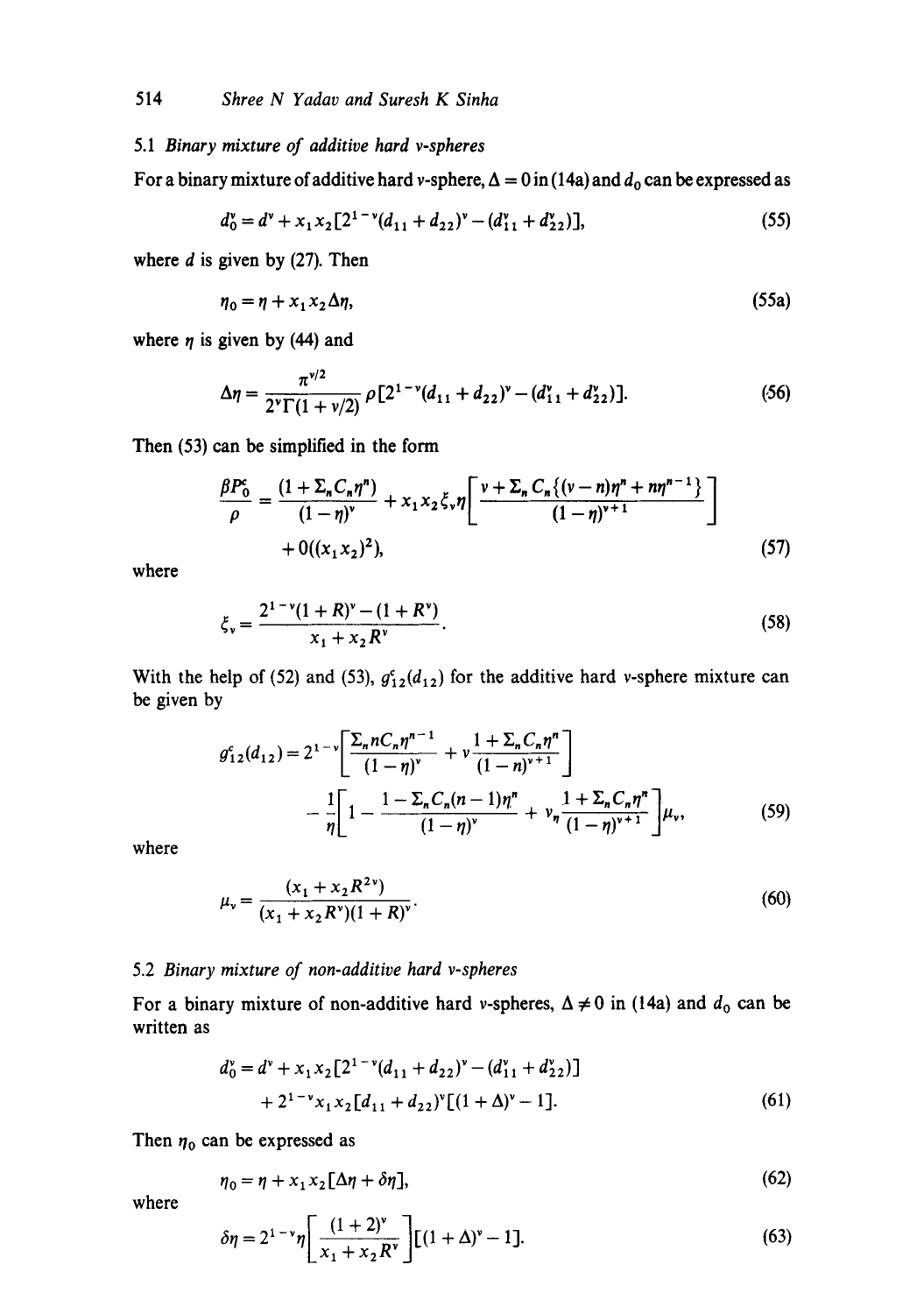Using this expression for  $\eta_0$ , one can obtain expressions for the equation of state and free energy for a binary of non-additive hard v-spheres. Thus for a binary mixture of non-additive hard v-spheres,  $(53)$  can be written as

$$
\frac{\beta(P^c - P_a^c)}{\rho} = 2x_1 x_2 \eta_{12}^a \left[ \frac{v + \sum_n C_n \{(v - n)\eta^n + n\eta^{n-1}\}}{(1 - \eta)^{v+1}} \right] \left[ (1 + \Delta)^v - 1 \right] + O((x_1^2 x_2^2)),\tag{64}
$$

where  $P_a^c$  is the pressure of a classical binary mixture of additive hard v-spheres and given by (57). However we prefer to use (53) for calculating the pressure of the classical binary mixture.

With the help of (43), we get

$$
\frac{\beta(P^c - P_a^c)}{\rho} = \frac{\pi^{\nu/2}}{\Gamma(1 + \nu/2)} x_1 x_2 \rho [d_{12}^{\nu} g_{12}^c (d_{12}) - (d_{12}^a)^{\nu} g_{12}^c (d_{12}^a)],\tag{65}
$$

where  $d_{12}^a = (d_{11} + d_{22})/2$ . Expanding the right hand side of (65) in the power of  $\Delta$ , we obtain

$$
\frac{\beta(P^c - P_a^c)}{\rho} = 2^v x_1 x_2 \eta_{12}^a [g_{12}^c(d_{12}) - g_{12}^c(d_{12}^a) + v \Delta g_{12}^c(d_{12}^a) + O(\Delta^2)].
$$
 (66)

Comparing (64) and (66) and using (59), we get

$$
g_{12}^c(d_{12}) - g_{12}^c(d_{12}^a) = \frac{\nu}{\eta} \left[ 1 - \frac{1 - \sum_n C_n (n-1)\eta^n}{(1-\eta)^{\nu}} + \nu \eta \frac{1 + \sum_n C_n \eta^n}{(1-\eta)^{\nu+1}} \right] \mu_{\nu} \Delta + O(\Delta^2).
$$
 (67)

#### **6. Quantum correction to thermodynamics for a binary mixture of hard u-spheres**

In this section, we estimate the leading quantum correction to the free energy of the binary mixture of hard v-spheres of both additive and non-additive diameters.

#### 6.1 *Additive hard v-sphere mixture*

For additive hard v-sphere mixture, the excess free energy, correct to the first order quantum correction, is given by (50) when  $A_E^I$  is expressed in terms of  $g_{12}^c(d_{12})$ . For additive hard v-spheres mixture,  $g_{12}^c(d_{12})$  is given by (59). From this it is clear that the value of  $A_E^I$  depends on the concentration  $x_1$  and the ratio R as well as on the dimension v.

The values of the coefficient  $A_E^I$  for a binary mixture of additive v-spheres with  $1 \le v \le 5$  are reported as a function of  $\eta$  in figure 1 for  $R = 1.1$  and  $x_1 = x_2 = 0.5$ . The coefficient  $A_E^I$  is positive and increases with v and  $\eta$ .

Figure 2 demonstrates the variation of  $A<sub>F</sub><sup>t</sup>$  for  $\eta = 0.25$  and  $R = 1.1$  with the concentration  $x_1$ . It is found that  $A'_k$  is zero at  $x_1 = 0$  and  $x_1 = 1$  and finite in the intermediate range of  $x_1$ .

The thermodynamic properties have been studied for a binary mixture of hard spheres (Singh and Sinha 1982, 1983) and hard discs (Mishra and Sinha 1985). In the present paper, we consider the properties for  $v = 4$  and 5 only.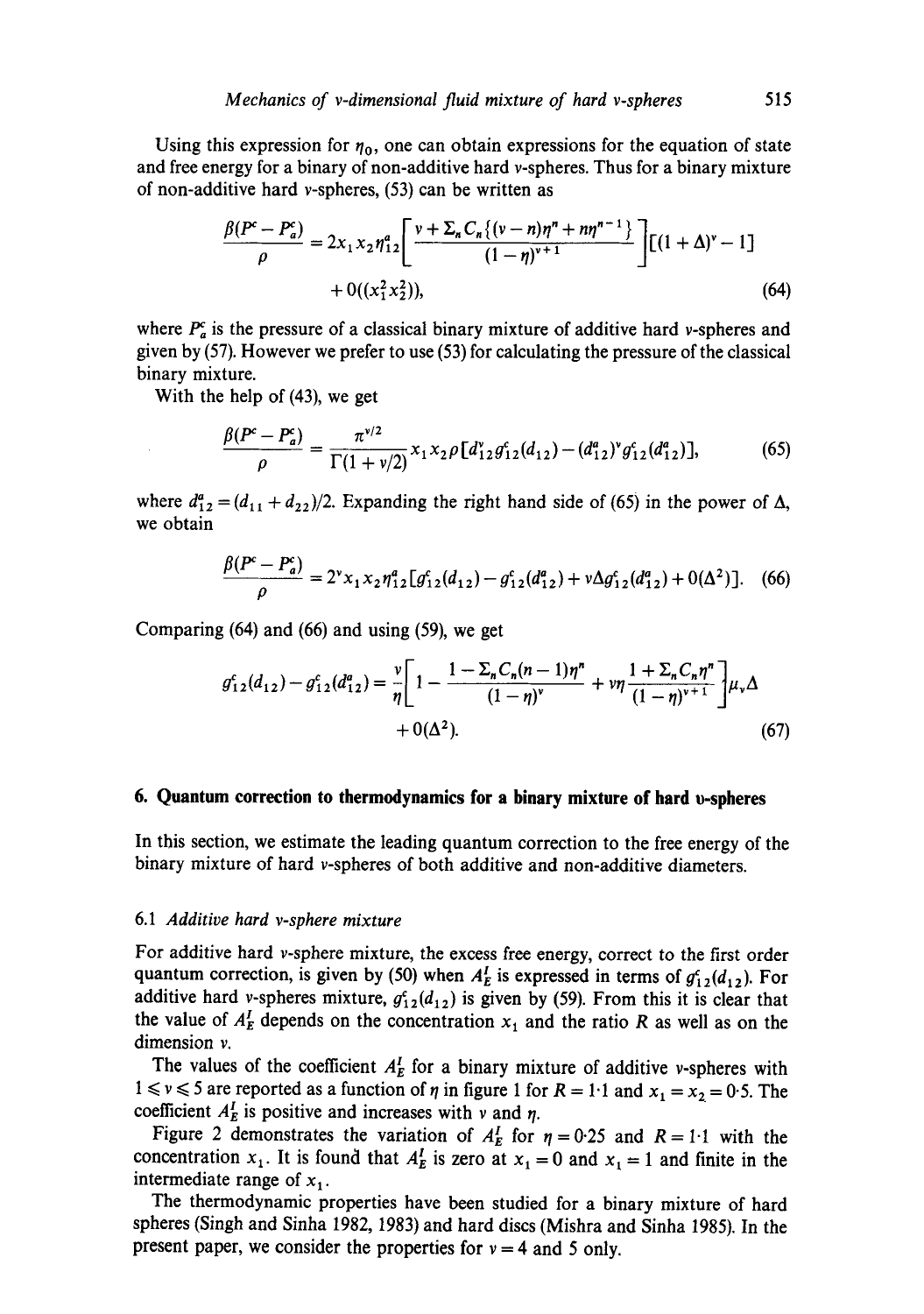

Figure 1. The quantum coefficient  $A<sub>E</sub><sup>I</sup>$  for a binary mixture of additive hard v-spheres (with  $1 \le v \le 5$ ) as a function of  $\eta$  for  $R = 1.1$  and  $x_1 = x_2 = 0.5$ . The number shown on curves indicates value of v.



**Figure 2.** The quantum coefficient  $A_F^T$  for a binary mixture of additive hard v-spheres (with  $1 \leq v \leq 4$ ) as a function of  $x_1$  for  $R = 1.1$  at  $\eta = 0.25$ .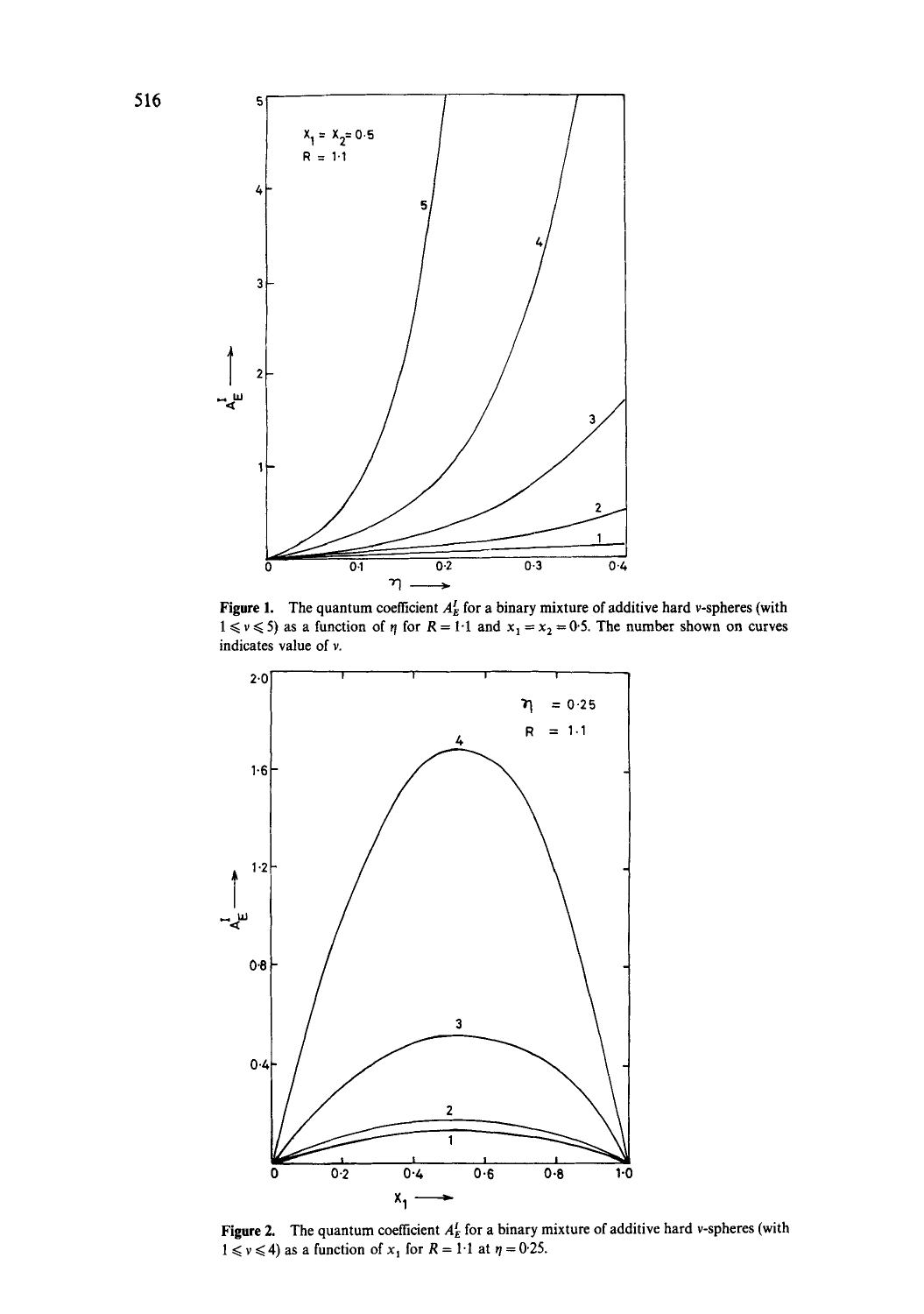

Figure 3. The excess free energy  $\beta A_E/N$  of a binary mixture of hard v-spheres with  $v = 4$ and 5 as a function of  $x_1$  for  $\lambda/d = 0.0$  and 0.1. The dashed curves represent the classical value.

The excess free energy,  $\beta A_E/N$  of the binary mixture of the additive hard v-spheres with  $v = 4$  and 5 at  $\eta = 0.25$  for  $R = 1.1$  are shown in figure 3 as a function of  $x_1$  for  $\lambda/d = 0.0$  and 0.1.  $\lambda/d = 0.0$  corresponds to the classical values. The excess quantum effect increases with v. It is zero at  $x_1 = 0.0$  and  $x_1 = 1.0$  and finite in the intermediate range of  $x_1$ .

# 6.2 *Non-additive hard v-sphere mixture*

This section is concerned with the evaluation of the excess properties of the binary mixture of non-additive hard v-spheres. For such a mixture, (33) can be written in the form

$$
\frac{\beta(A-A_a)}{N} = \frac{\beta(A^c-A_a^c)}{N} + \frac{\pi^{\nu/2}\nu}{2^{3/2}\Gamma(1+\nu/2)} x_1 x_2 \rho
$$
  
 
$$
\times [d_{12}^{\nu-1} g_{12}^c (d_{12}) - (d_{12}^a)^{\nu-1} g_{12}^c (d_{12}^a)] \lambda_{12},
$$
 (68)

where the subscript 'a' refers to the properties of the additive hard v-sphere mixture.  $g_{12}^c(d_{12}^a)$  is given by (59) where as  $g_{12}^c(d_{12})$  can be obtained from (67).

Substituting the values of  $g_{12}^c(d_{12})$  and  $g_{12}^c(d_{12}^a)$  in (68), we can obtain the final result for the free energy, correct to the first order quantum correction. Thus,

$$
\frac{\beta(A-A_a)}{N} = \frac{\beta(A^c - A_a^c)}{N} + A_E^{\lambda}(\lambda/d),\tag{69}
$$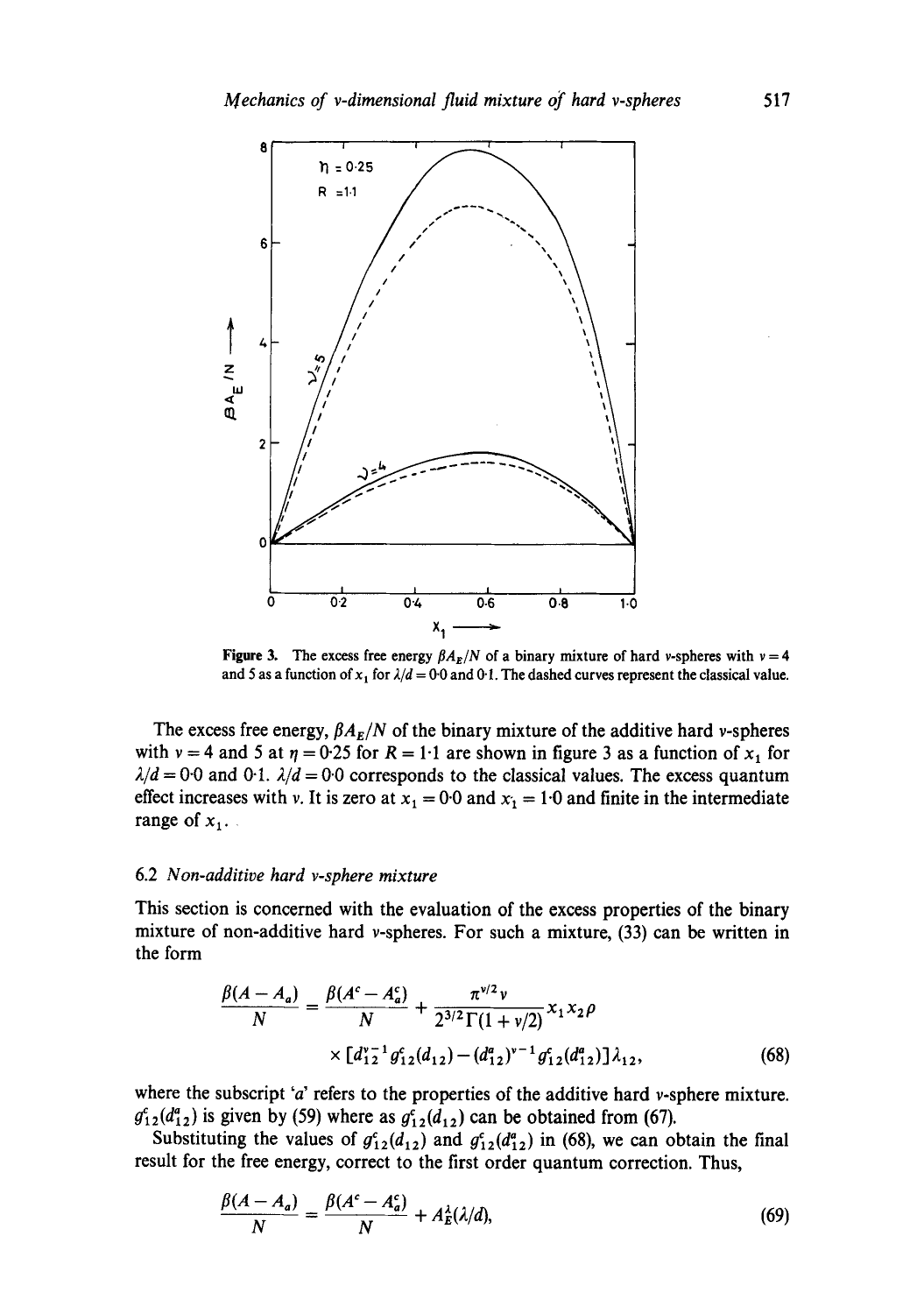

Figure 4. The quantum coefficient  $A_E^{\lambda}$  for a binary mixture of non-additive hard v-spheres (with  $1 \le v \le 5$ ) as a function of  $\triangle$  for  $\eta = 0.25$ ,  $R = 1.1$  and  $x_1 = x_2 = 0.5$ .



Figure 5. The values of  $\beta(A - A_a)/N$  for a binary mixture of non-additive hard v-spheres with  $v = 4$  and 5 as a function of  $\Delta$  for  $\lambda/d = 0.0$  and 0.1. The dashed curves represent the classical values.